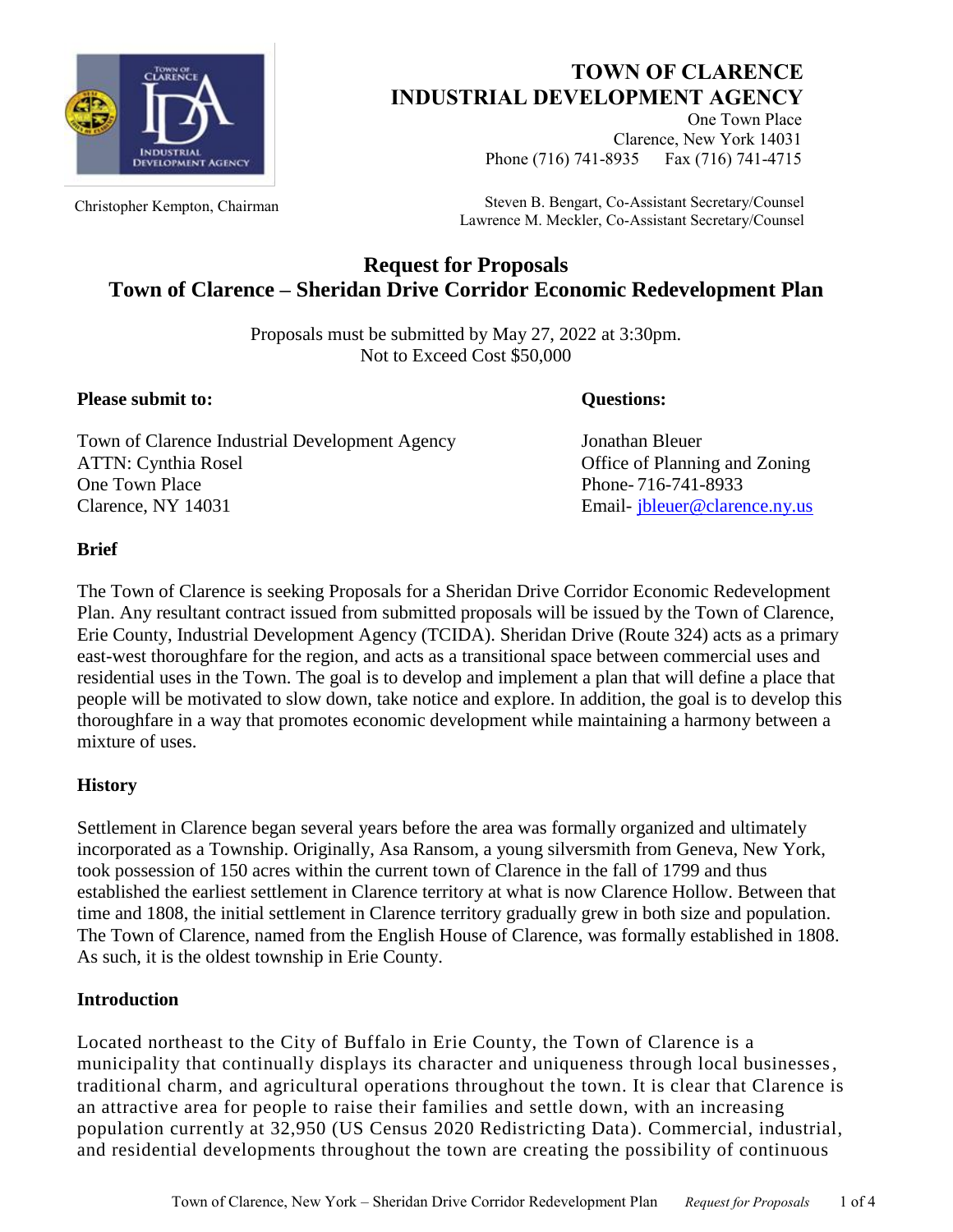economic stability through future expansion and growth, while maintaining the character of the community.

Sheridan Drive is one of the few State owned arterials in the town, which many residents and nonresidents alike utilize to travel through the corridor, often as a pass-through. It is approximately 2.6 miles in length between Transit Road and Main Street.

# **Project Overview**

The Town of Clarence requests Proposals from qualified firms for the creation of a Sheridan Drive Corridor Economic Redevelopment Plan. While certain areas may require a different approach, strategy and design; the implementation of this overall plan will increase the economic viability of the Sheridan Drive Corridor.

The Sheridan Drive Corridor Economic Redevelopment Plan will focus on two primary areas:

- Sheridan Drive: Transit Rd. Main St.
- Harris Hill Road: Sheridan Dr. Greiner Rd.

# **Sheridan Drive**

Transit Rd. – Main St.

The first focus area, Sheridan Drive between Transit Road and Main Street, has the opportunity to serve as a secondary "Main Street" for the Town, while maintaining its own identity and character. This transitional business area features a mixture of small-scale business operations, professional office, and residential uses. Sheridan Drive's previous configuration consisted of two lanes of travel in each direction with no center turn lane and limited shoulder. In an attempt to create a safer and more vibrant corridor, the configuration was recently modified to consist of one travel lane in each direction with a center turn lane and substantial paved shoulders. In addition, Sheridan Drive now contains one-way bike lanes in both directions of travel. Sidewalks are minimal throughout this stretch of Sheridan Drive; however, the Town is actively working to connect and extend the existing sidewalks in the area. Sheridan Drive currently has limited access to sanitary sewers, and this limited access has hampered development along the corridor. *The Town of Clarence Master Sewer Plan – 2030* identifies the Sheridan Drive corridor as a priority area for sewer access, and this future access may lead to a wider range of development opportunities.

The redevelopment of this area will focus on appropriate infill development, façade revitalization of longstanding buildings, place identity, and residential connections to and through this corridor by pedestrian friendly measures. Of the two focus areas, this corridor experiences the most attention due to the regional traffic that travels through the area. Although recent ROW improvements have been made, any future ROW changes should promote multi-modal transportation and neighborhood integration.

#### **Harris Hill Road**

Sheridan Dr. – Greiner Rd.

The second focus area, Harris Hill Road between Sheridan Drive and Greiner Road, is surrounded by recent or planned residential development. This particular stretch of road is an essential transitional area that blurs the lines between commercial and residential development. Featuring a mixture of residential homes, nonprofit organizations, and forested lands, the Town's Future Land Use Map identified this area for transitional business, offering the opportunity to create depth and interest in the Sheridan Drive corridor. The current configuration of this section of Harris Hill Road consists of one travel lane in each direction with no center turn lane and no to minimal paved shoulder. There are no sidewalks on this stretch of Harris Hill Road; however, there has been investment from the Town and commitment from private developers to consider pedestrian accommodations in the future. This section of Harris Hill Road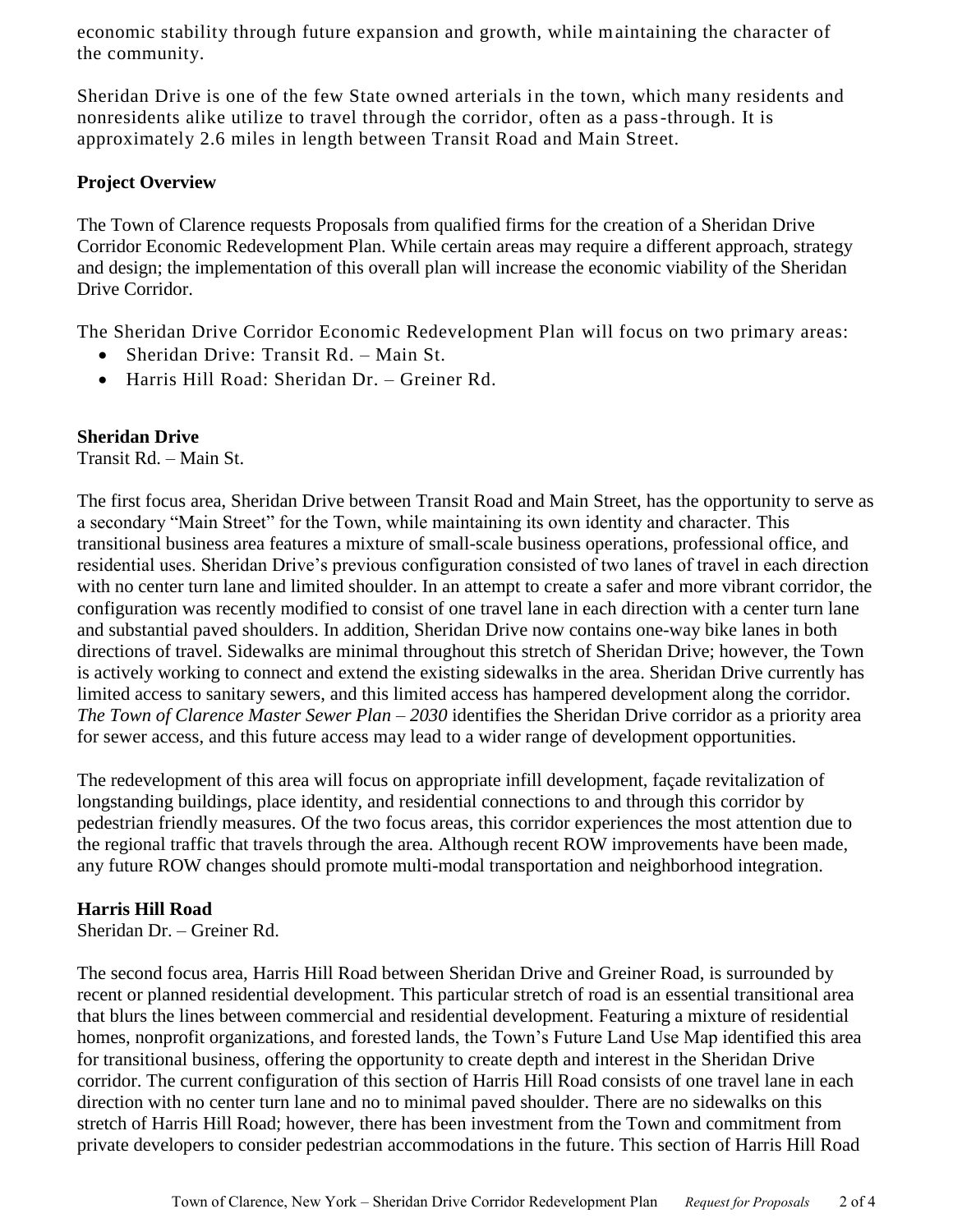has limited sanitary sewers that primarily serve the residential developments on the west and east sides of Harris Hill Road.

The redevelopment of this area will focus on appropriate infill development, place identity, and residential connections to and through this corridor by pedestrian friendly measures. Future ROW improvement should promote multi-modal transportation, neighborhood integration, and connective access to the greater commercial corridors. With a large concentration of residential homes surrounding this section of Harris Hill Road, the redevelopment shall aim to preserve neighborhood scale development.

# **Scope of Services**

Develop, in conjunction with the Town Planning & Zoning Department, TCIDA, and the State Department of Transportation, an overall Sheridan Drive Corridor Economic Redevelopment Plan:

Land Use

• Promote economic revitalization, through future land use mapping and evaluation of relevant zoning code standards.

Design Guidelines

 Encourage a high quality development pattern, while providing clear and direct instruction for private developers.

Marketing and Outreach

• Find, clarify and promote a distinct place identity, while engaging key stakeholders.

Public Domain

• Plan for a ROW that is safe, efficient, comfortable and supportive to existing and future economic development. Ensure that public spaces within the project area are activated.

# **Requirements for Proposal**

At minimum, three hard (3) copies and one (1) digital copy of the Proposal submitted with the following information:

- Title Sheet: name, address and brief description of proposed firm/team members.
- Letter of Intent: explain interest, specific abilities, understanding of the project area and qualifications related to the project type.
- Organizational Structure: key personnel assigned to the project and percentage of their anticipated role.
- Scope of Services: approach/methodology for accomplishing the scope of services.
- Examples of Work: relating to scope of services.
- Proposed Tasks: related to scope of services.
- Total Cost (not-to-exceed price): not exceed \$50,000 and payment schedule should be tied to identified project milestones.

#### **Instructions and Notes**

Late submissions: Any responses received after the date and time stated will not be considered for contract award.

The Town of Clarence and TCIDA reserves the right to reject any and all responses. The Town of Clarence and TCIDA does not obligate itself to accept the lowest or any other proposal and has the right, within its sole and absolute discretion to reject any proposal.